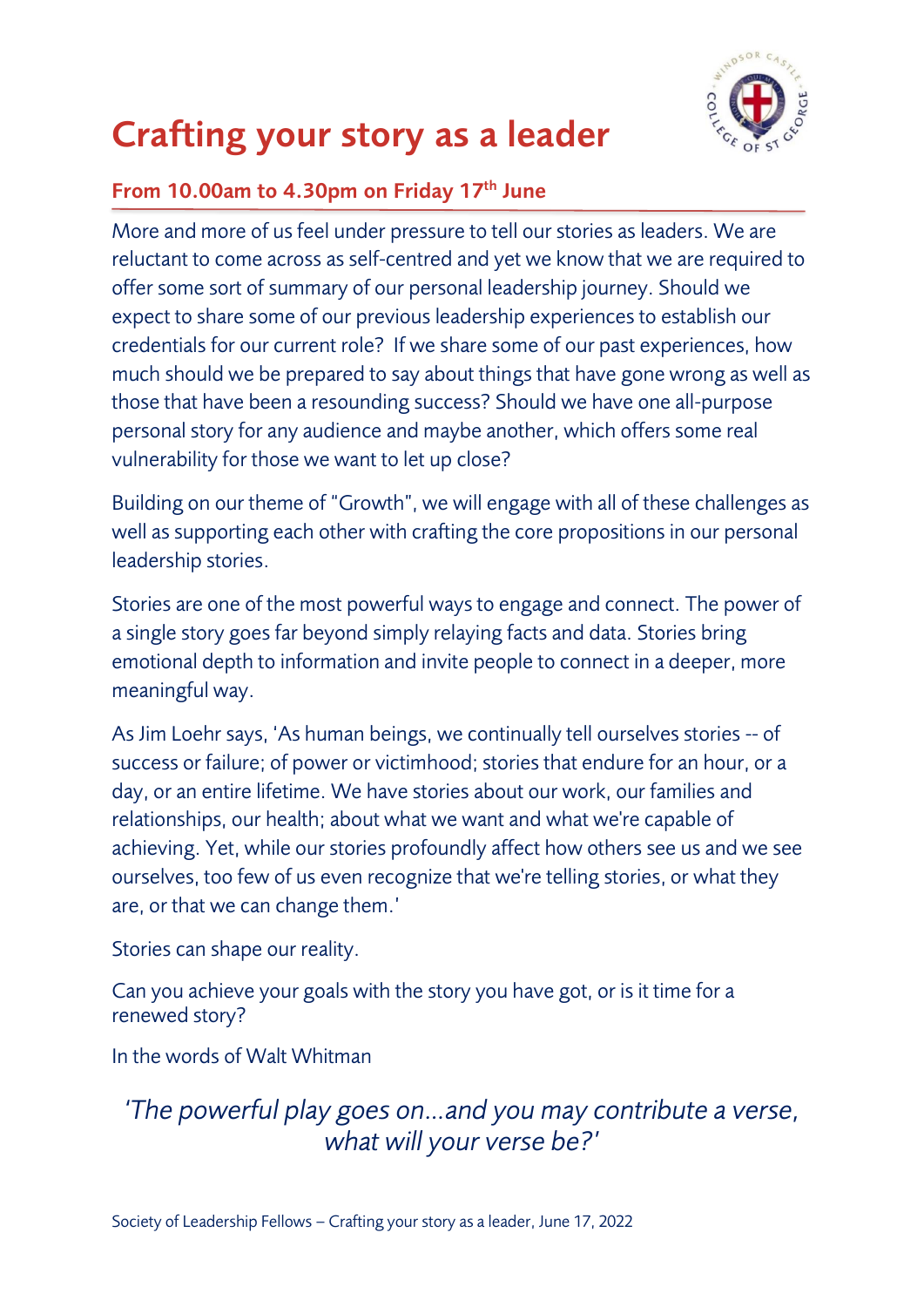

### **Agenda**

The Conversation will follow the traditional flow, following three key stages:

- **This is Me** taking stock of where we find ourselves currently in relation to this theme and the questions that are arising
- **Tell Us More –** enquiring more deeply into our learning and insights as we probe into this experience
- **Yes I can, Yes I will**  turning wisdom and insight into intention and practice

## **"This is me"**

Early on we encourage you to share a story that enables us to understand better who you see yourself as, as a leader today and to contrast this with a story you would have told 5 years ago.

In a small group we will explore what it is like to access and express the 'you' that you know yourself to be. We will then recall a time when you have been able to express yourself freely and another when you didn't represent yourself as well as you could have. What contrasted the situations? Where were you over or under done in expressing yourself as a leader?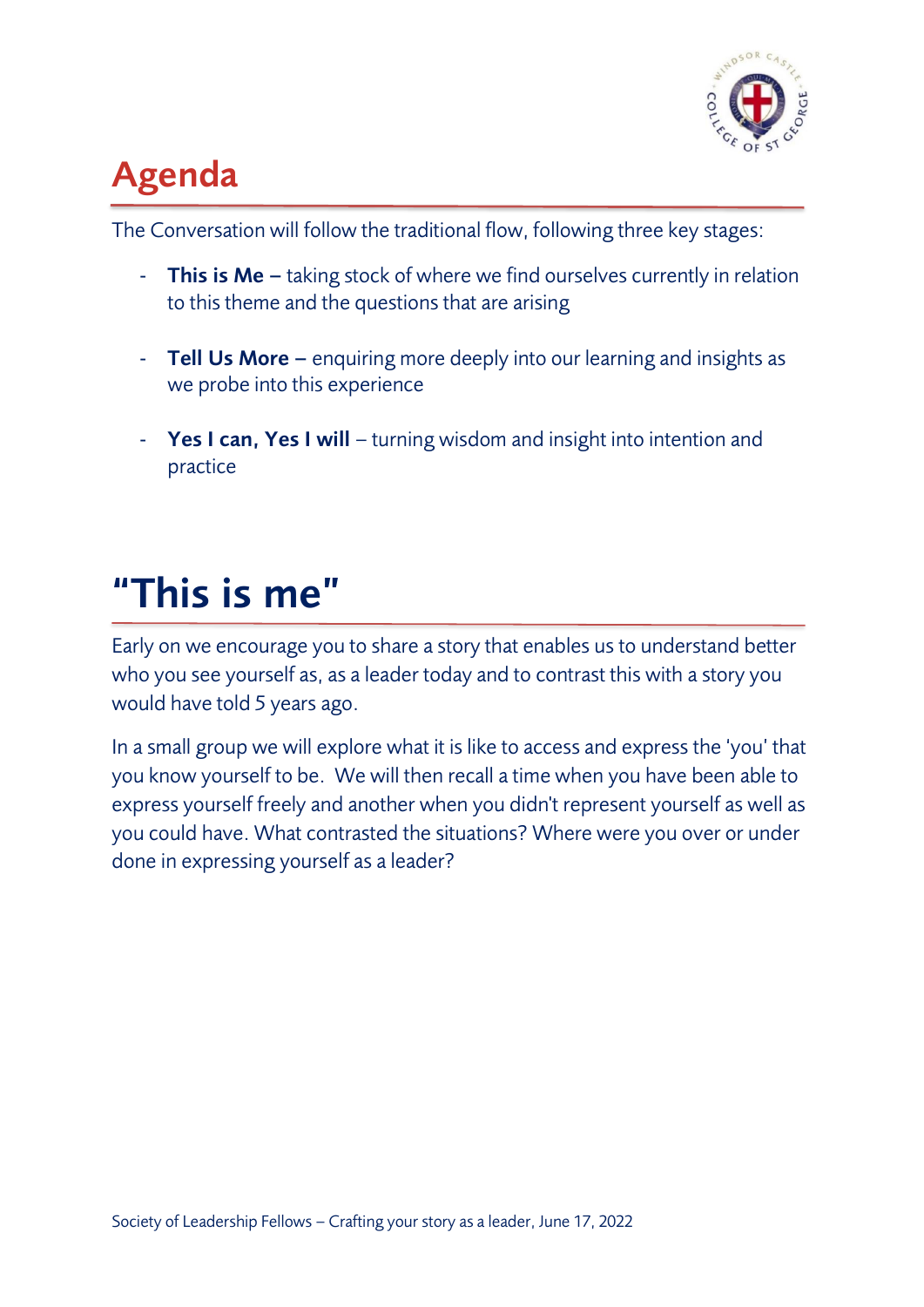# **"Tell Us More"**



This takes us towards the end of the morning into the second phase of the discussion. In this phase we will draw on insights from our sharing, challenge and support each other to understand what is really going on in our story telling, our self-talk and its effect. How our story shapes and is shaped by our organisation, its own legacy, narrative and myths.

We will explore the voice that we are now ready to express and begin to craft the next chapter, building clarity and confidence in the authentic emotional core of your story. This is where we can really help each other, in the unique climate we have in the Fellowship – giving our honest responses to what we are hearing and seeing in each other and helping people express their 'true voice' – with humility, clarity and confidence.

# **"Yes I can!"**

Here we crystalise the insights from our wisdom into our own intentions and commitments as leaders. What do we want to take forward in our voice and expression? What has been the most challenging proposition from the earlier discussions? What is becoming clear to us in terms of practical changes we need to make:

- Where and how you personally want to change your voice and the way in which you tell your stories to authentically express who you are, why you do what you do and to engage others in the vision and values you hold dear.
- How you are sensing the mood for this in others
- Any specific interventions or conversations you know you need to initiate on your return in order to align 'voice' in your organisation